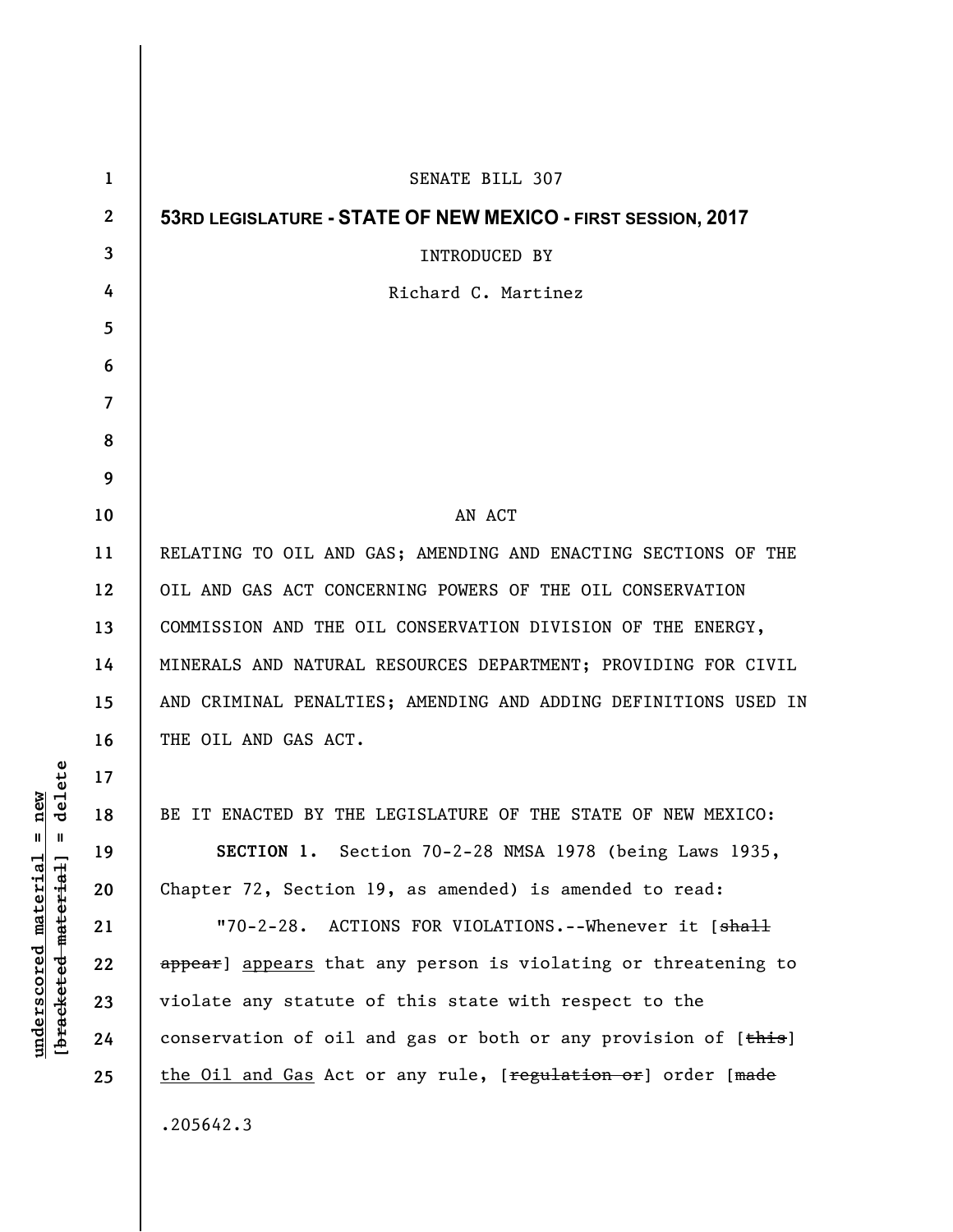**1 2 3 4 5 6 7 8 9 10 11 12 13 14 15 16 17 18 19 20 21 22 23**  thereunder] or permit issued pursuant to that act, the division through the attorney general shall bring suit against  $[s<sub>uteh</sub>]$ that person in the county of the residence of the defendant  $[**or**]$ , in the county of the residence of any defendant, if there [be] is more than one defendant, or in the county where the violation is alleged to have occurred for penalties, if any are applicable, or in the first judicial district, and to restrain [such] the person from continuing [such] violation or from carrying out the threat of violation. In [such] the suit, the division may obtain injunctions, prohibitory and mandatory, including temporary restraining orders and temporary injunctions, as the facts may warrant, including, when appropriate, an injunction restraining any person from moving or disposing of illegal oil or illegal oil product or illegal gas or illegal gas product, and any or all such commodities or funds derived from the sale thereof may be ordered to be impounded or placed under the control of an agent appointed by the court if, in the judgment of the court, such action is advisable. The remedies provided by this section are cumulative and do not limit any other rights or remedies of the division or the commission with respect to any violation of the Oil and Gas Act or of any rule, order or permit issued pursuant to that act."

**SECTION 2.** Section 70-2-31 NMSA 1978 (being Laws 1981, Chapter 362, Section 1) is amended to read:

 $- 2 -$ 

.205642.3

delete **[bracketed material] = delete**  $anderscored material = new$ **underscored material = new**  $\mathbf{I}$ bracketed material

**24** 

**25**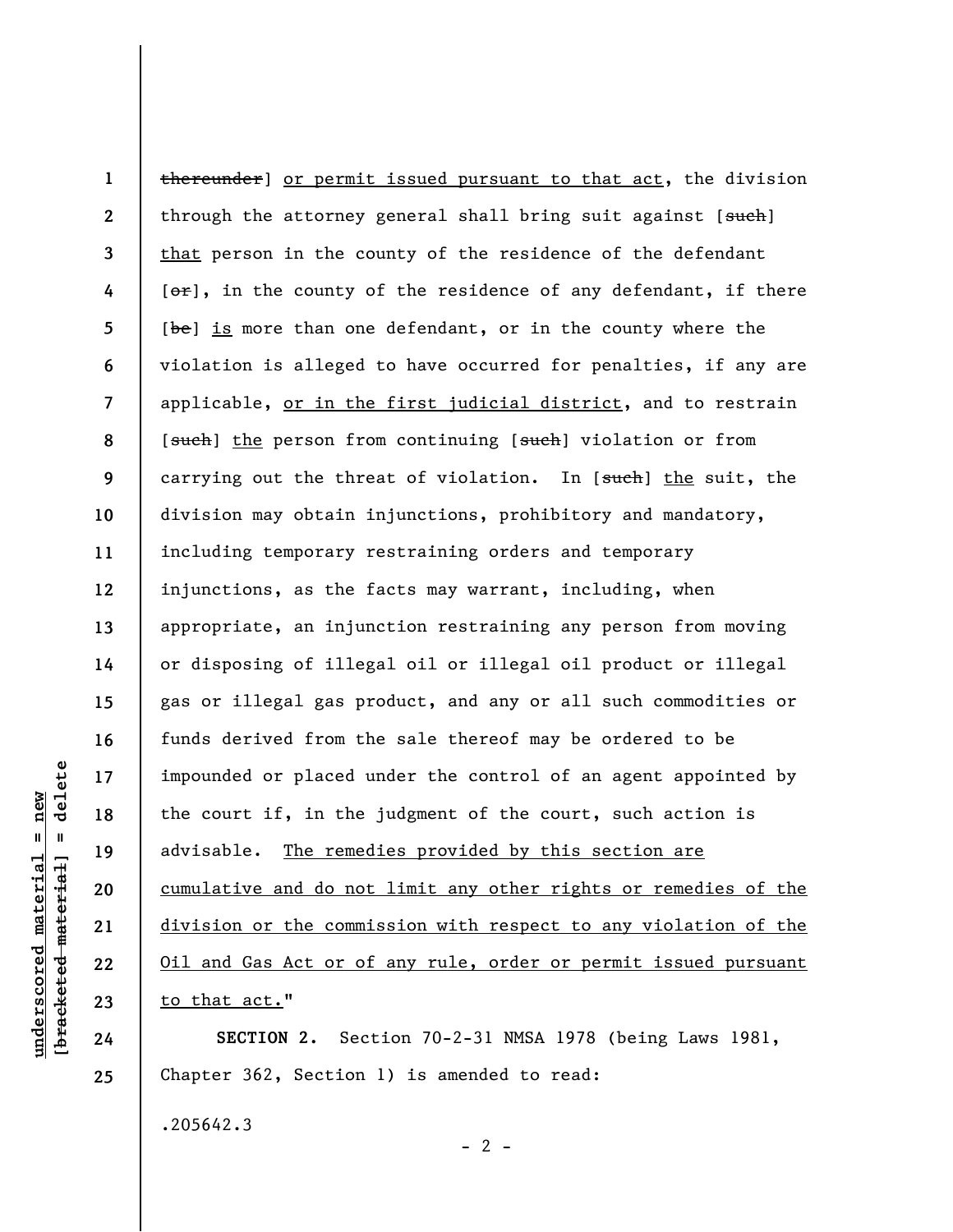| $\mathbf 1$     | "70-2-31. VIOLATIONS OF THE OIL AND GAS ACT--PENALTIES.--      |
|-----------------|----------------------------------------------------------------|
| $\mathbf{2}$    | [Any] Except as provided in Subsection B of this<br>Α.         |
| $\mathbf{3}$    | section, a person who [knowingly and willfully] violates any   |
| 4               | provision of the Oil and Gas Act or any provision of any rule  |
| $5\phantom{.0}$ | [or], order or permit issued pursuant to that act shall be     |
| 6               | subject to a civil penalty of not more than one thousand       |
| $\overline{7}$  | dollars (\$1,000) for each day of violation. [For purposes of  |
| 8               | this subsection, in the case of a continuing violation, each   |
| 9               | day of violation shall constitute a separate violation. The    |
| 10              | penalties provided in this subsection]                         |
| 11              | B. If a person violates any provision of the Oil               |
| 12              | and Gas Act or any rule, order or permit issued pursuant to    |
| 13              | that act, which violation is or causes an unauthorized         |
| 14              | discharge of any contaminant that pollutes or threatens        |
| 15              | to pollute water in excess of any state or federal water       |
| 16              | quality standard, the civil penalty shall be not more than ten |
| 17              | thousand dollars (\$10,000) for each violation or ten thousand |
| 18              | dollars (\$10,000) for each day of a continuing violation;     |
| 19              | provided, however, that this subsection shall apply only to    |
| 20              | unauthorized discharges that are not subject to regulation and |
| 21              | penalties under the Water Quality Act.                         |
|                 |                                                                |

C. The division or the commission may assess the civil penalties provided in this section after notice and an opportunity for a public hearing. In assessing the penalty, the division or the commission may consider the seriousness of .205642.3

 $[breaked$  material = delete **[bracketed material] = delete**  $underscored material = new$ **underscored material = new**

**22** 

**23** 

**24** 

**25** 

- 3 -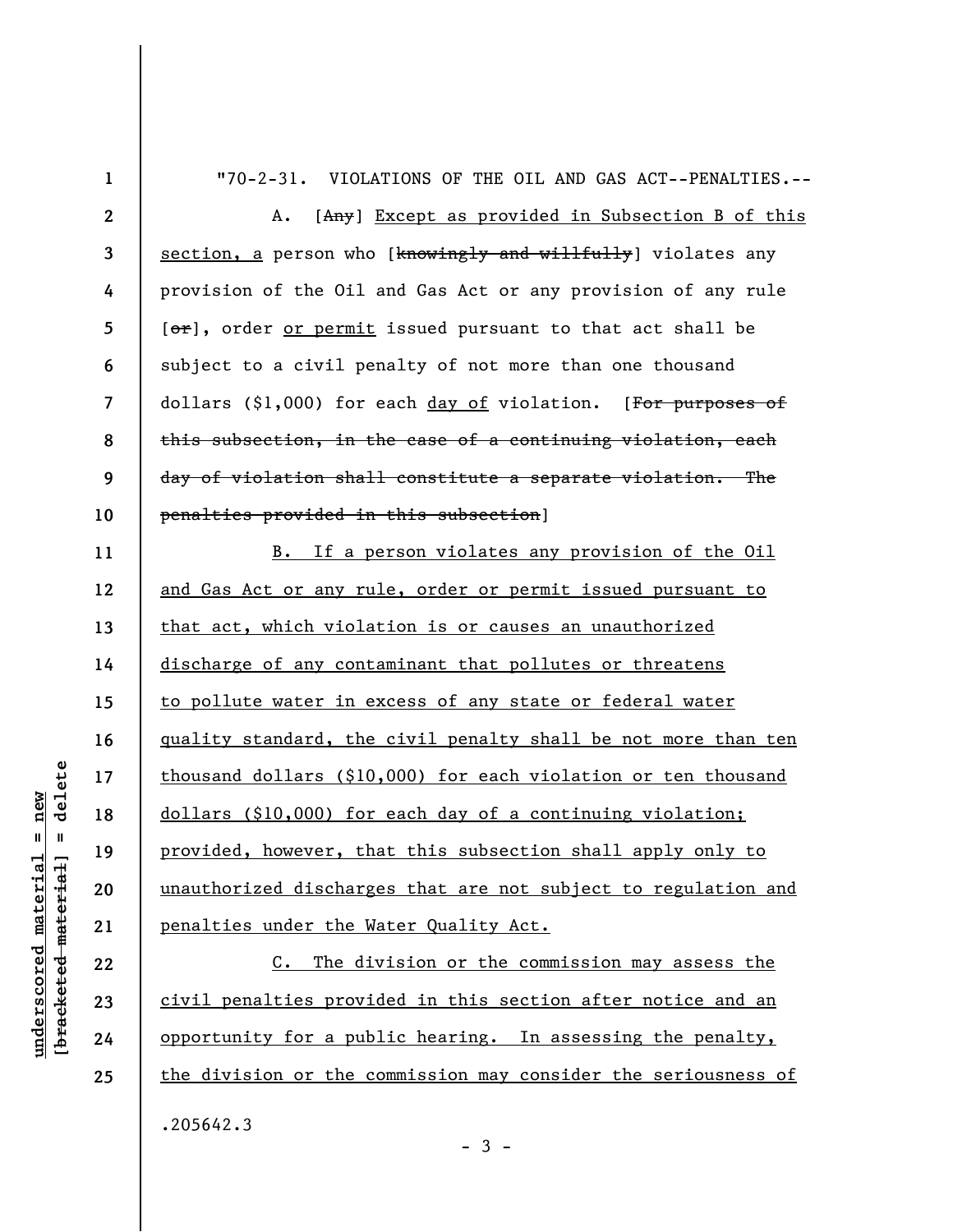**1 2**  the violation and any good-faith efforts to comply with the applicable requirement.

**3 4 5 6 7 8 9 10 11 12 13 14 15 16 17 18**  D. A penalty not paid within thirty days after the order assessing the penalty becomes final shall be recoverable by a civil suit filed by the attorney general in the name and on behalf of the commission or the division in the district court of the county in which the defendant resides or in which any defendant resides if there  $[\frac{b}{e}]$  is more than one defendant,  $[**or**]$  in the district court of any county in which the violation occurred or in the first judicial district; provided that, if any final order assessing a penalty is appealed pursuant to Section 70-2-25 NMSA 1978, the commission may seek recovery of the penalty by a counterclaim in that case. The payment of [such] the penalty shall not operate to legalize any illegal oil, illegal gas or illegal product involved in the violation for which the penalty is imposed or relieve a person on whom the penalty is imposed from liability to any other person for damages arising out of [such] the violation.

[B. It is unlawful, subject to a criminal penalty of a fine of not more than five thousand dollars (\$5,000) or imprisonment for a term not exceeding three years or both such fine and imprisonment, for any person to knowingly and willfully:

(1) violate]

## E. A person shall be guilty of a third degree

- 4 -

.205642.3

delete **[bracketed material] = delete**  $anderscored material = new$ **underscored material = new**  $\frac{1}{2}$ 

**19** 

**24 25**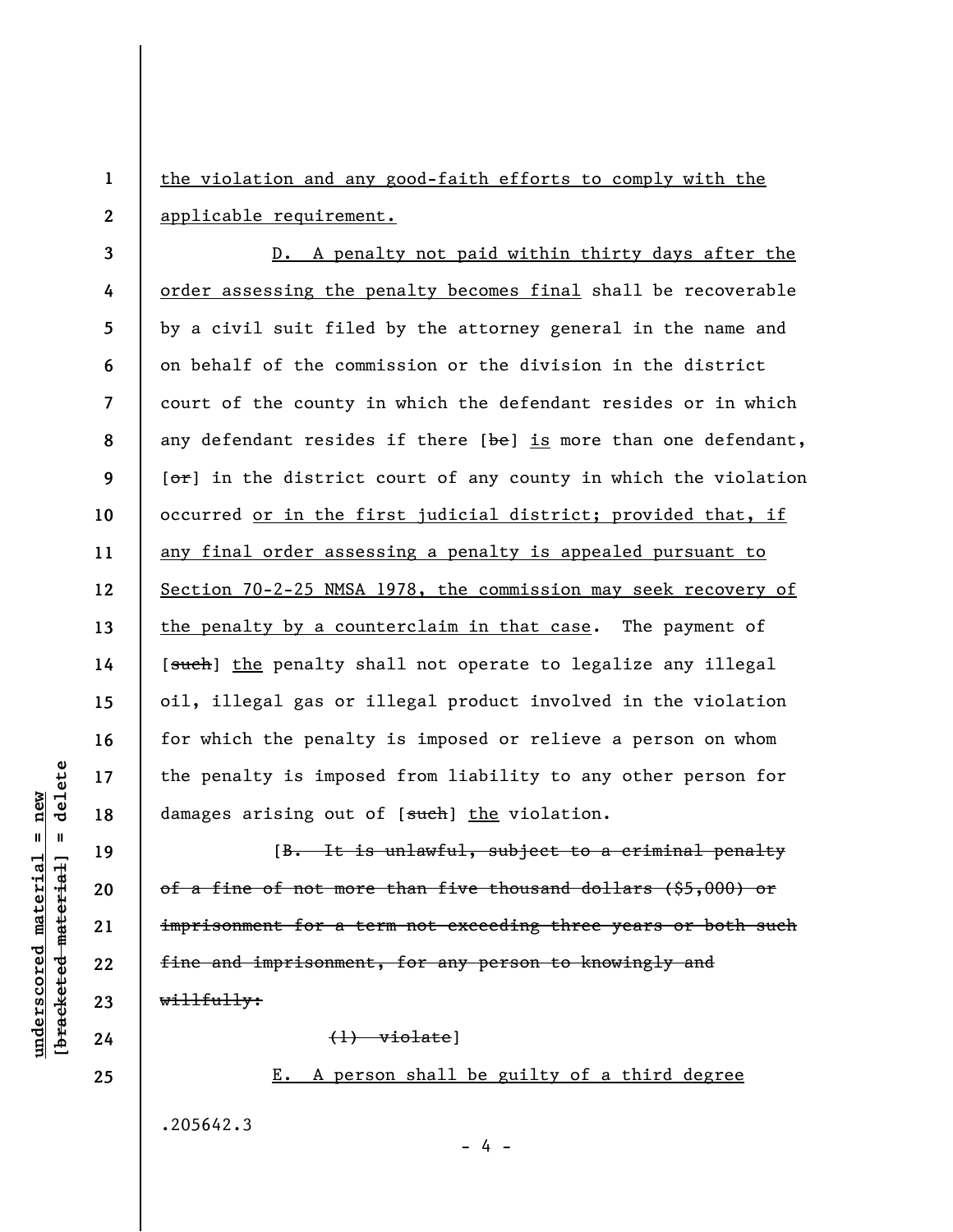**1 2 3 4 5 6 7 8 9 10 11 12 13 14 15 16 17 18 19 20 21 22 23 24 25**  felony and sentenced pursuant to Section 31-18-15 NMSA 1978 if the person knowingly violates any provision of the Oil and Gas Act or any rule, [regulation or order of the commission or the division] order or permit issued pursuant to that act [or (2) do any of the following for the purpose of evading or violating the Oil and Gas Act or any rule, regulation or order of the commission or the division issued pursuant to that act: (a) make] or if the person knowingly: (1) makes or causes to be made any false entry or statement in a required form, report [required by the Oil and Gas Act or by any rule, regulation or order of the commission or division issued pursuant to that act; (b) make or cause to be made any false entry in any record, account or memorandum required by the Oil and Gas Act or by any rule, regulation or order of the commission or division issued pursuant to that act; (c) omit] record, account or memorandum; (2) omits or [cause] causes to be omitted from [any such] a required form, report, record, account or memorandum full, true and correct entries; [or (d) remove] (3) removes from this state or [destroy, mutilate, alter or falsify any such] destroys, mutilates, alters or falsifies a required form, report, record, account or .205642.3

 $\frac{1}{2}$  intereted material = delete **[bracketed material] = delete**  $anderscored material = new$ **underscored material = new**

 $- 5 -$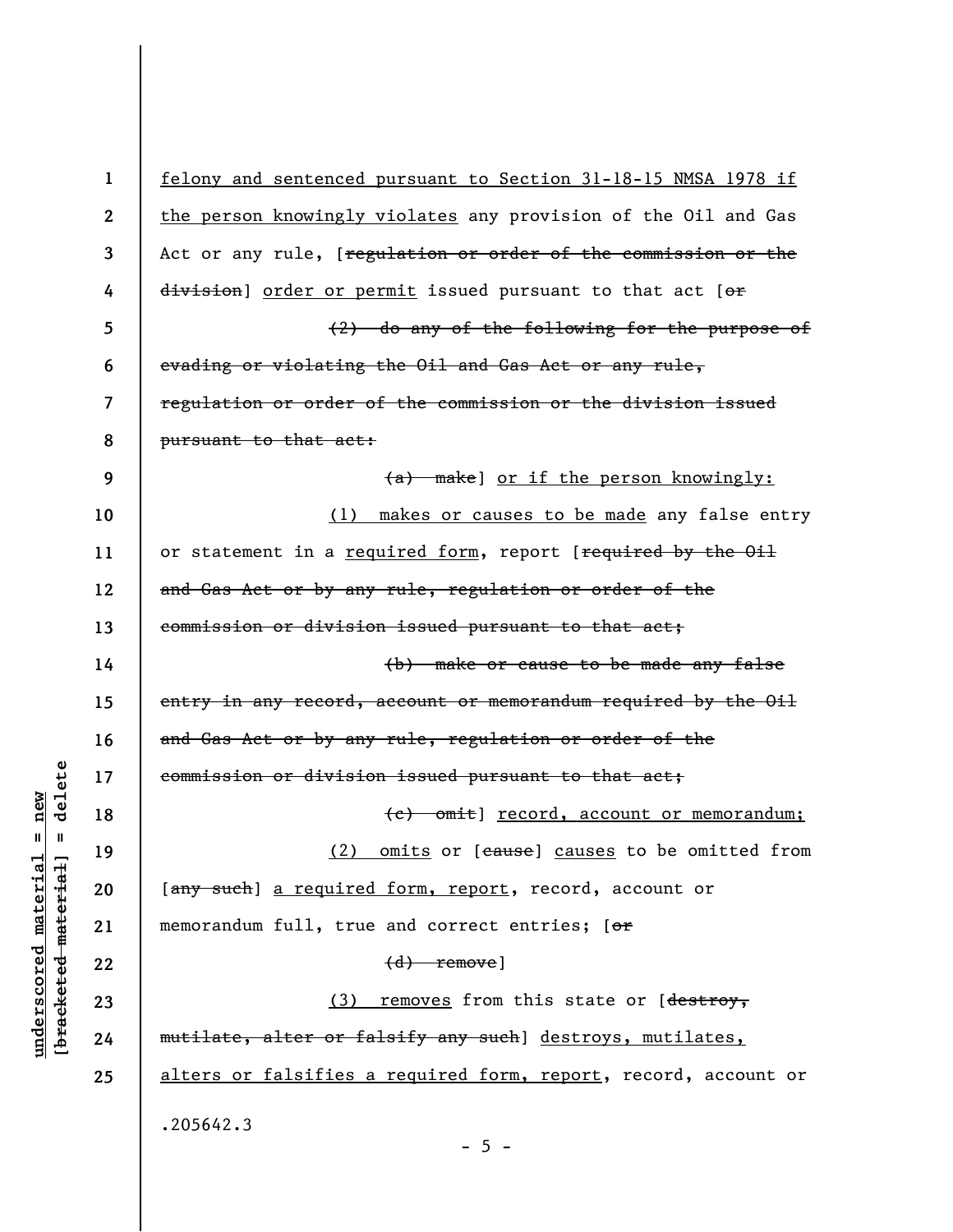**1**  memorandum; or

.205642.3

**2 3 4 5 6 7 8 9 10 11 12 13 14 15 16 17 18 19 20 21 22 23 24 25**  (4) aids or abets the commission of any act described in this subsection.  $[G<sub>1</sub>]$   $\underline{F.}$  For the purposes of Subsection  $[B]$   $\underline{E}$  of this section, each day of violation shall constitute a separate offense. [ $\theta$ .] G. Any person who knowingly [and willfully] procures, counsels, [aides] aids or abets the commission of any act described in Subsection A or  $[B]$   $E$  of this section shall be subject to the same penalties as are prescribed [therein] in those subsections." **SECTION 3.** Section 70-2-33 NMSA 1978 (being Laws 1935, Chapter 72, Section 24, as amended) is amended to read: "70-2-33. DEFINITIONS.--As used in the Oil and Gas Act: A. "person" means: (1) any individual, estate, trust, receiver, cooperative association, club, corporation, company, firm, partnership, joint venture, syndicate or other entity; or (2) the United States or any agency or instrumentality thereof or the state or any political subdivision thereof; B. "pool" means an underground reservoir containing a common accumulation of crude petroleum oil or natural gas or both. Each zone of a general structure, which zone is completely separate from any other zone in the structure, is

 $\frac{1}{2}$  of  $\frac{1}{2}$  and  $\frac{1}{2}$  and  $\frac{1}{2}$  and  $\frac{1}{2}$  and  $\frac{1}{2}$  and  $\frac{1}{2}$  and  $\frac{1}{2}$  and  $\frac{1}{2}$  and  $\frac{1}{2}$  and  $\frac{1}{2}$  and  $\frac{1}{2}$  and  $\frac{1}{2}$  and  $\frac{1}{2}$  and  $\frac{1}{2}$  and  $\frac{1}{2}$  an **[bracketed material] = delete**  $underscored material = new$ **underscored material = new**

 $- 6 -$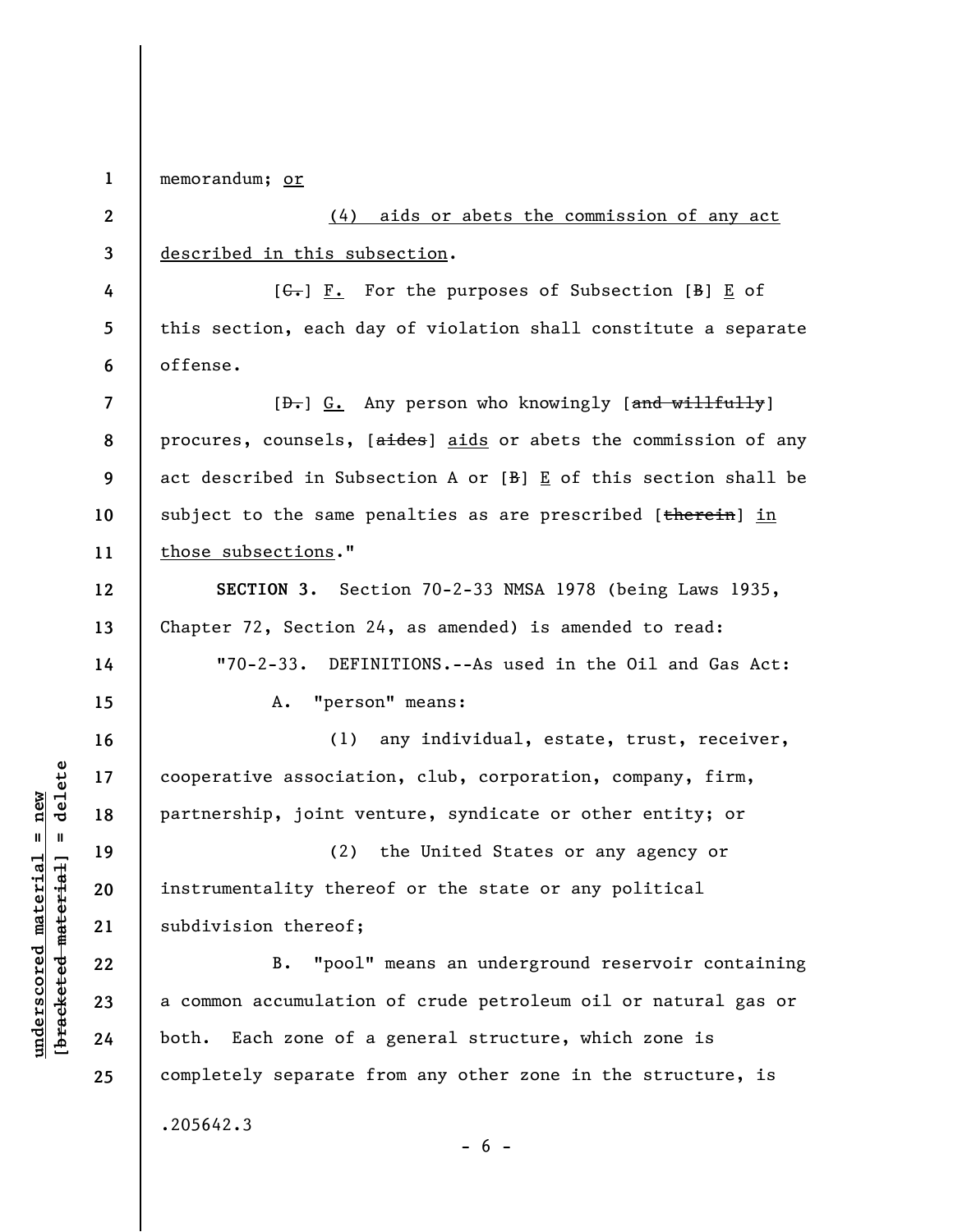covered by the word "pool" as used in the Oil and Gas Act. "Pool" is synonymous with "common source of supply" and with "common reservoir";

C. "field" means the general area that is underlaid or appears to be underlaid by at least one pool and also includes the underground reservoir or reservoirs containing the crude petroleum oil or natural gas or both. The words "field" and "pool" mean the same thing when only one underground reservoir is involved; however, "field", unlike "pool", may relate to two or more pools;

D. "product" means any commodity or thing made or manufactured from crude petroleum oil or natural gas and all derivatives of crude petroleum oil or natural gas, including refined crude oil, crude tops, topped crude, processed crude petroleum, residue from crude petroleum, cracking stock, uncracked fuel oil, treated crude oil, fuel oil, residuum, gas oil, naphtha, distillate, gasoline, kerosene, benzine, wash oil, waste oil, lubricating oil and blends or mixtures of crude petroleum oil or natural gas or any derivative thereof;

E. "owner" means the person who has the right to drill into and to produce from any pool and to appropriate the production either for [himself] the person or for [himself] the person and another;

F. "producer" means the owner of a well capable of producing crude petroleum oil or natural gas or both in paying .205642.3 - 7 -

 $\frac{1}{2}$  intereted material = delete **[bracketed material] = delete**  $underscored material = new$ **underscored material = new**

**1** 

**2** 

**3** 

**4** 

**5** 

**6** 

**7** 

**8** 

**9** 

**10** 

**11** 

**12** 

**13** 

**14** 

**15** 

**16** 

**17** 

**18** 

**19** 

**20** 

**21** 

**22** 

**23** 

**24** 

**25**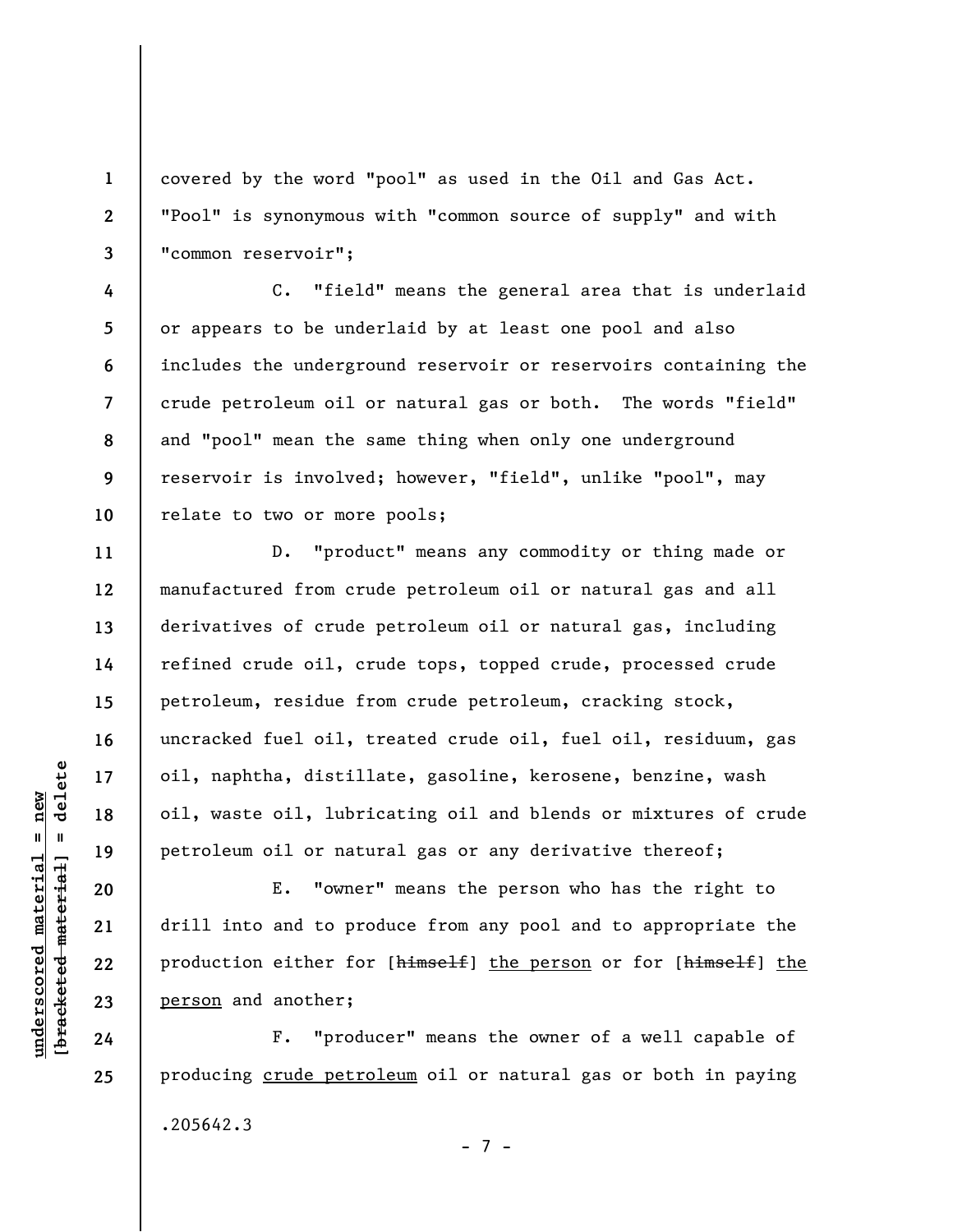**1**  quantities;

**2 3 4 5 6**  G. "gas transportation facility" means a pipeline in operation serving gas wells for the transportation of natural gas or some other device or equipment in like operation whereby natural gas produced from gas wells connected therewith can be transported or used for consumption;

**7 8 9 10 11 12 13 14 15 16 17 18**  H. "correlative rights" means the opportunity afforded, so far as it is practicable to do so, to the owner of each property in a pool to produce without waste [his] the owner's just and equitable share of the crude petroleum oil or natural gas or both in the pool, being an amount, so far as can be practicably determined and so far as can be practicably obtained without waste, substantially in the proportion that the quantity of recoverable oil or gas or both under the property bears to the total recoverable crude petroleum oil or natural gas or both in the pool and, for such purpose, to use [his] the owner's just and equitable share of the reservoir energy;

I. "potash" means the naturally occurring bedded deposits of the salts of the element potassium;

J. "casinghead gas" means any gas or vapor or both indigenous to an oil stratum and produced from such stratum with oil, including any residue gas remaining after the processing of casinghead gas to remove its liquid components;  $\lceil$  and  $\rceil$ 

.205642.3

 $\frac{1}{2}$  intereted material = delete **[bracketed material] = delete**  $underscored material = new$ **underscored material = new**

**19** 

**20** 

**21** 

**22** 

**23** 

**24** 

**25** 

- 8 -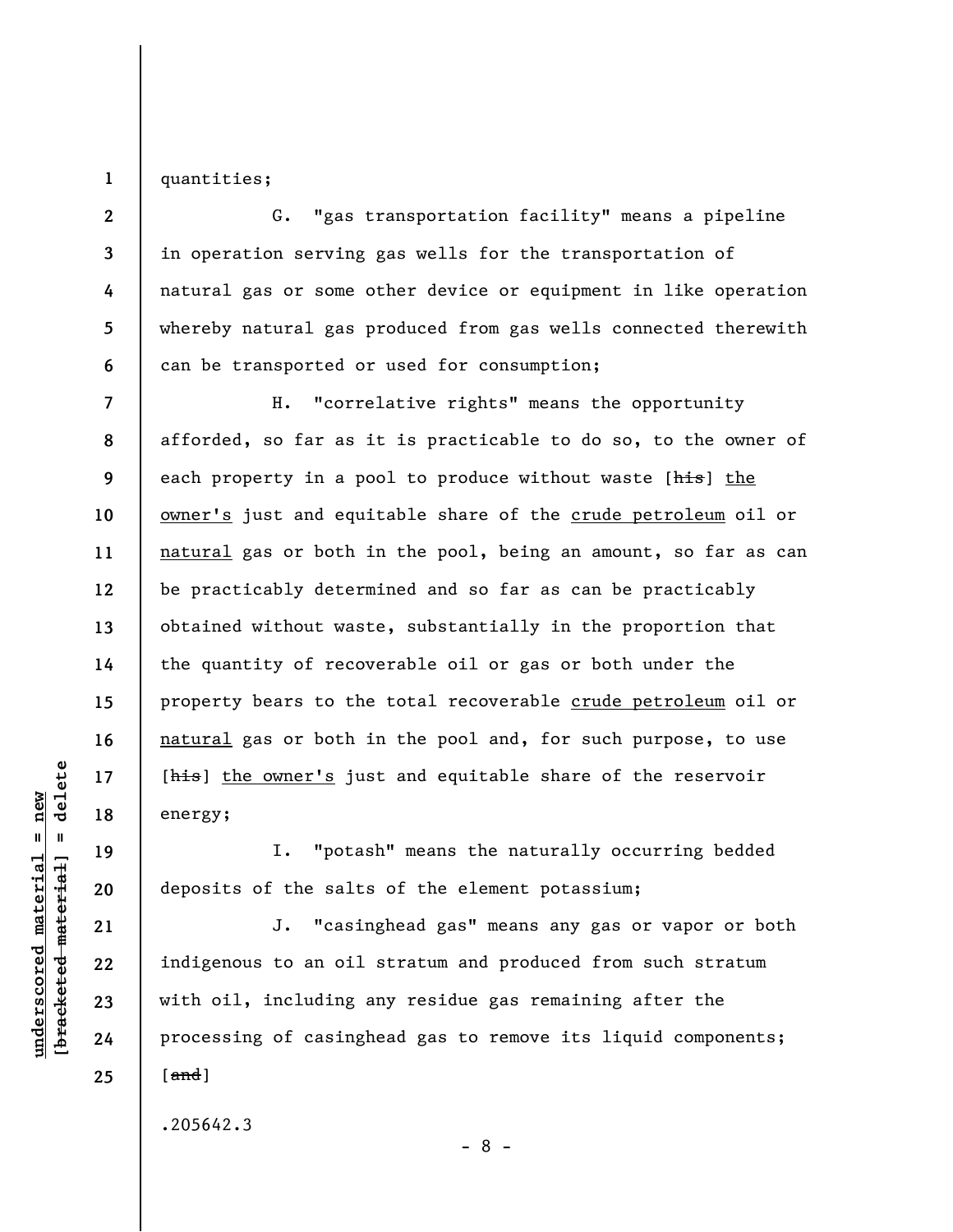**1 2 3 4 5 6 7 8 9 10 11 12 13 14 15 16 17 18 19 20 21 22 23 24 25**  K. "produced water" means water that is an incidental byproduct from drilling for or the production of crude petroleum oil and natural gas; L. "commission" means the oil conservation commission; and M. "division" means the oil conservation division of the energy, minerals and natural resources department." **SECTION 4.** A new section of the Oil and Gas Act is enacted to read: "[NEW MATERIAL] REPORTING REQUIREMENT.-- A. No later than October 1 of each year, the division shall report to the legislature and to the governor: (1) the number of violations that the division has investigated pursuant to the Oil and Gas Act during the previous fiscal year; (2) the total amount of penalties imposed by the division for violations pursuant to the Oil and Gas Act during the previous fiscal year; (3) the total amount of penalties collected by the division for violations pursuant to the Oil and Gas Act during the previous fiscal year; and (4) for each penalty assessed, the following information shall be provided: (a) the name and location of the person penalized; .205642.3 - 9 -

**underscored material = new [bracketed material] = delete**

 $\frac{1}{2}$  intereted material = delete  $underscored material = new$